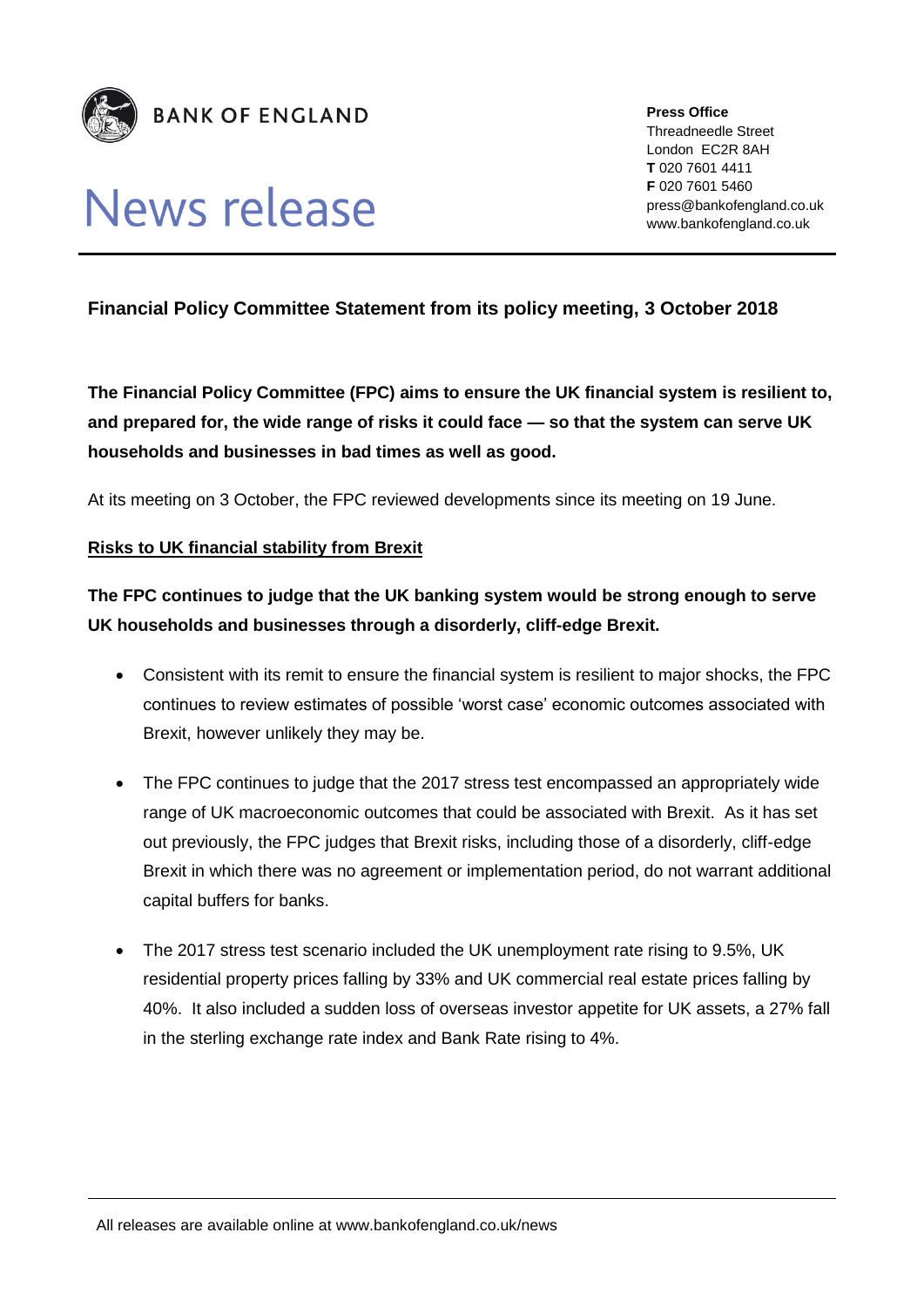**The UK banking system lies at the core of the UK financial system. Reflecting the substantial increase in its resilience over the past decade, the UK banking system now has the capacity to absorb, in addition to a disorderly, cliff-edge Brexit, further misconduct costs and stresses that could arise from intensifying trade tensions and a further sharp tightening of financing conditions for emerging markets.** 

 At 16.8%, the aggregate Tier 1 capital ratio of the major UK banks is around three times that of ten years ago. Losses on a scale that would have wiped out the common equity capital base of the system in 2007 can now be readily absorbed by available capital.

**An implementation period would reduce the risks of disruption to the supply of financial services to UK and EU households and businesses as the UK exits the EU. The FPC has been monitoring risks of disruption that could arise in the absence of an implementation period or any other agreement (see the updated checklist in Table 1). There has been considerable progress in the UK to address these risks, but only limited progress in the EU. In the limited time remaining, it is not possible for companies on their own to mitigate fully the risks of disruption to cross-border financial services. The need for authorities to complete mitigating actions is now pressing.**

- The UK government is taking forward legislation that will allow UK households and businesses to continue to access financial services provided by EU companies. That legislation needs to be passed by Parliament prior to Brexit to be effective.
- EU or member state rules will restrict EU households and businesses from continuing to use some financial services provided by UK firms. In some cases, particularly in insurance, UK financial companies are restructuring so they can continue to serve their EU customers post Brexit. However, actions by firms alone can be only partially effective.
- Timely action by EU authorities is needed to mitigate risks to financial stability, particularly those associated with derivative contracts and the transfer of personal data.
- Absent action by EU authorities, EU rules create legal uncertainty about whether EU clearing members could continue to meet their ongoing obligations to UK CCPs and about the consequences for UK CCPs of continuing to provide services to the EU. To ensure the safe operation of CCPs and avoid financial stability risks, particularly in a stress, the contracts EU clearing members have with UK CCPs will need to be closed out, or transferred, before March 2019. This will be costly to EU businesses and could strain capacity in the derivatives market.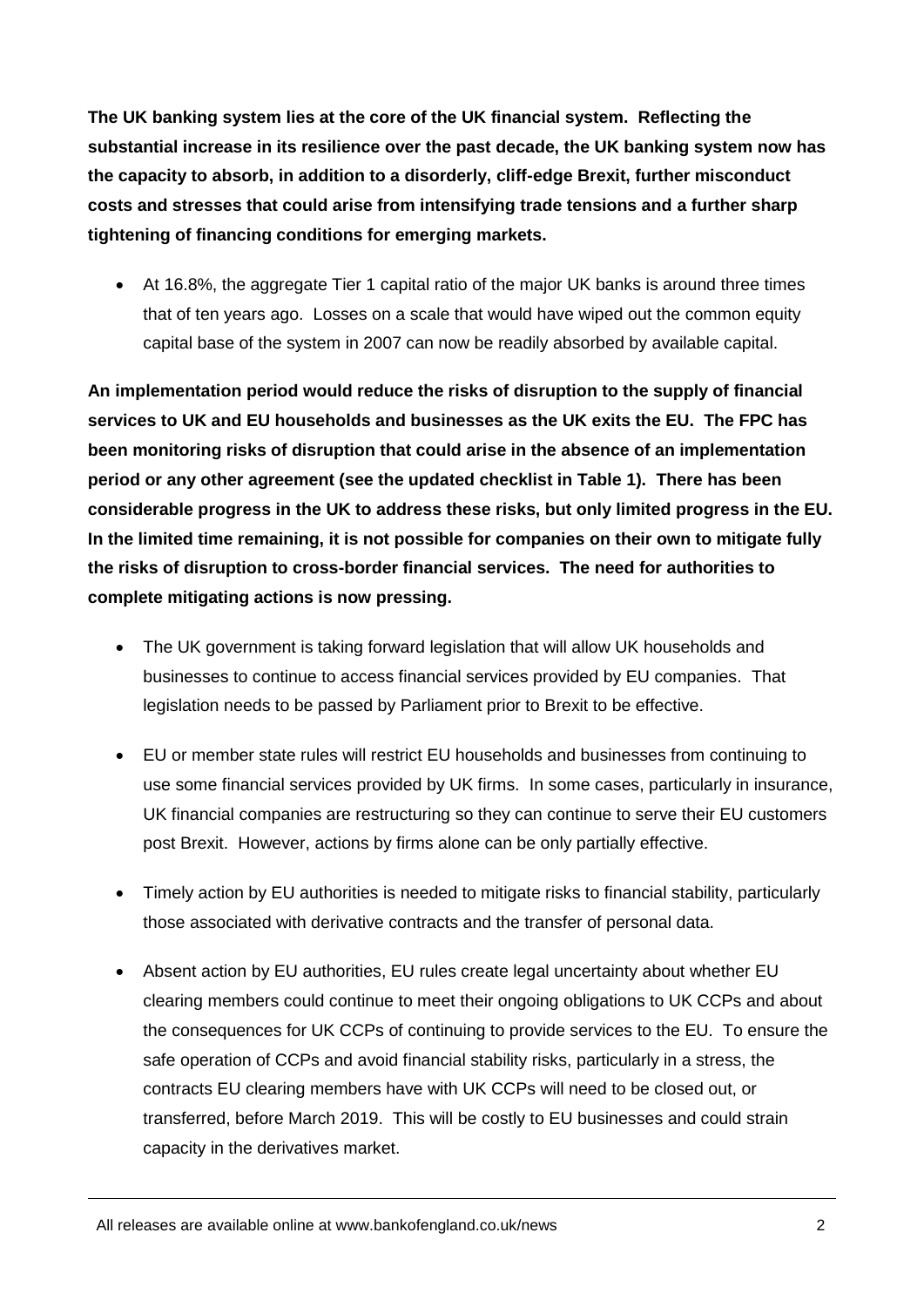**Irrespective of the particular form of the UK's future relationship with the EU, and consistent with its statutory responsibility, the FPC will remain committed to the implementation of robust prudential standards in the UK. This will require maintaining a level of resilience that is at least as great as that currently planned, which itself exceeds that required by international baseline standards.**

#### **The outlook for UK financial stability and the UK countercyclical capital buffer rate decision**

**The FPC continues to judge that, apart from those related to Brexit, domestic risks remain at a standard level overall.**

- Levels of household and corporate debt in the UK relative to incomes remain materially below their 2008 levels but remain high by international and historical standards. However, debt servicing burdens remain low.
- Over the past year, the debt of UK households and businesses has grown only a little faster than nominal GDP.

## **The risk appetite of creditors remains strong. But financial conditions have tightened over the course of the year and borrower demand has been restrained. As a consequence credit growth has slowed.**

- Although financing conditions have tightened, they remain accommodative for large companies. The extra compensation investors demand for the market and credit risk in corporate bonds is compressed.
- The stock of bonds issued by UK companies has increased by around 3% in the past 12 months. Borrowing by UK companies from UK banks has also been subdued, rising by just 2.7% in the past year.
- In the mortgage market, the additional interest rate charged on a 90% LTV mortgage compared to a 75% LTV mortgage has compressed and the proportion of new mortgage lending at LTV ratios above 90% has further increased to 17.8% in 2018 Q2.
- Despite these very attractive terms, household mortgage borrowing increased by only 3.1% in the year to August, broadly in line with household disposable income growth. Soft demand may reflect affordability challenges and uncertainty.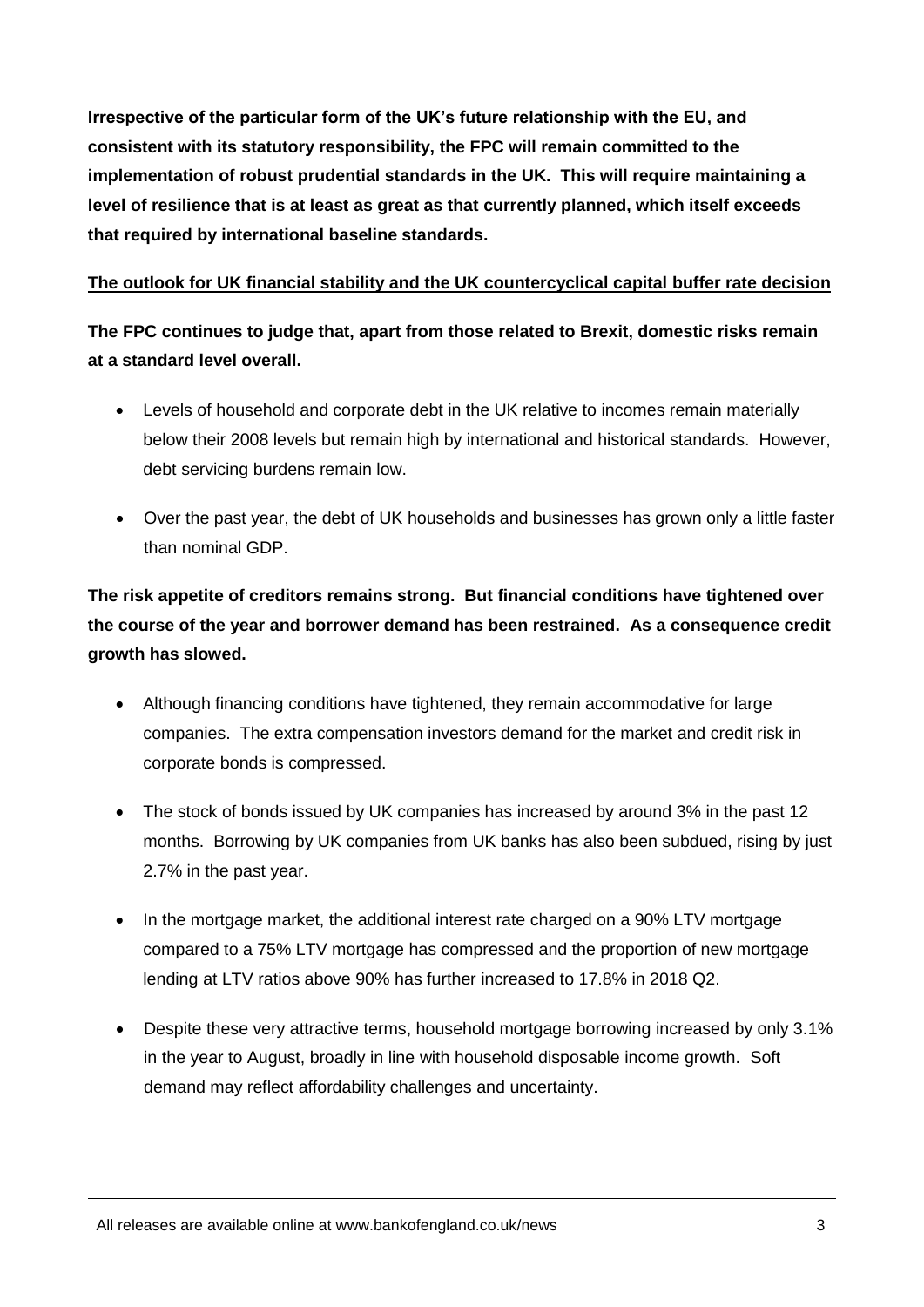**The Committee is concerned by the rapid growth of leveraged lending, including to UK businesses. The FPC will assess any implications for banks in the 2018 stress test and also review how the increasing role of non-bank lenders and changes in the distribution of corporate debt could pose risks to financial stability.**

- The global leveraged loan market<sup>1</sup> is larger than  $-$  and growing as quickly as  $-$  the US subprime mortgage market was in 2006. The Committee is reviewing the implications for UK financial stability more intensively, even though it recognises that there are important differences between these two markets, for example with less reliance now on short-term wholesale funding.
- In common with the US and Europe, high investor demand has driven strong growth in UK leveraged loans. Lending terms have loosened with the proportion of UK leveraged loans with maintenance covenants falling from close to 100% in 2010 to around 20% currently. Gross issuance of leveraged loans by UK non-financial companies reached a record level of £38 billion in 2017 and a further £30 billion has already been issued in 2018. Taking high-yield bonds and leveraged loans together, the estimated stock of debt outstanding in UK non-investment grade firms is now estimated to account for about 20% of total UK corporate sector debt.
- Leveraged loans are typically sold to non-bank investors (including to collateralised loan obligation funds), whose ability to sustain losses without materially impacting financing conditions is uncertain. However, banks retain some exposure and make other loans to the same highly indebted companies. The FPC is therefore assessing the implications of rapid growth of leveraged lending for both non-banks and banks.

**Given the current balance of risks, the FPC is maintaining the UK countercyclical capital buffer (CCyB) rate at 1%. The FPC will conduct, as normal, a comprehensive assessment of the resilience of the UK banking system in the 2018 stress test and review the adequacy of the 1% CCyB rate at its meeting on 28 November.**

**Risks to the UK from global vulnerabilities remain material. Accordingly, the 2018 stress scenario incorporates a synchronised global downturn in output growth.**

 The tightening of US monetary policy that began in December 2015 has begun to contribute to a tightening in global financial conditions, particularly over the past six months in emerging market economies.

<sup>-</sup><sup>1</sup> Although there is no standard definition of leveraged loans, the term typically refers to loans to firms who have a non-investment grade rating and are highly indebted or are owned by a private equity sponsor.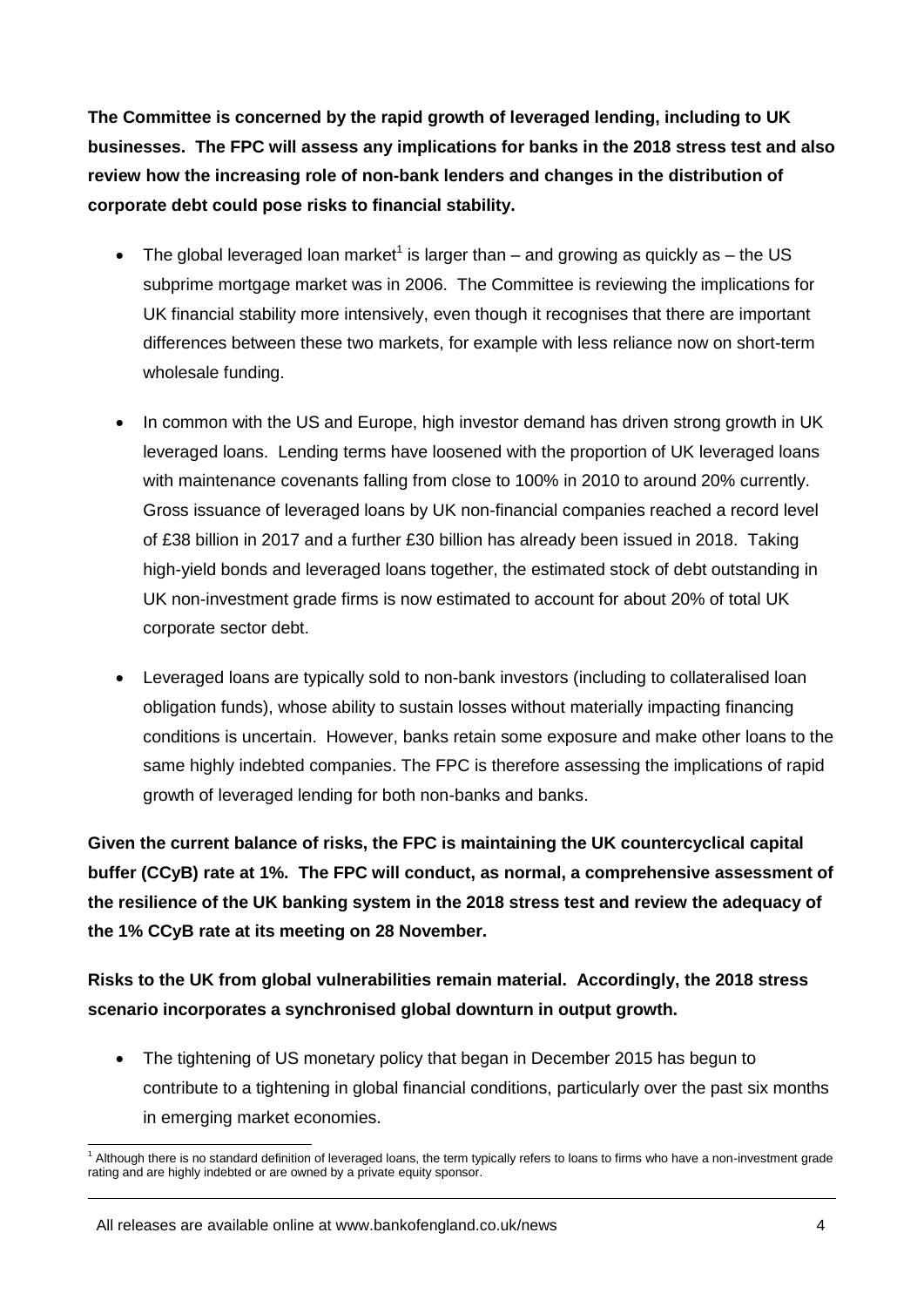- The most acute market pressures to date have focused on Turkey and Argentina, which have large current account deficits and high levels of debt. But a more widespread change in risk appetite could expose broader vulnerabilities, including for other emerging market economies with high debt levels and large current account deficits.
- The imposition of trade barriers by the US and China, although detrimental to the outlook for global growth, does not itself pose a material risk to UK financial stability. But deepening tensions could trigger a further and more severe tightening of global financial conditions. They could also encourage China to ease domestic financial conditions and, in doing so, encourage a further build-up of risks.
- Recent further increases in Italian government bond yields underline the vulnerabilities created by high public debt levels and interlinkages between banks and sovereigns in the euro area.
- Risks from the US corporate sector remain material, as leverage has continued to increase and underwriting standards have loosened further.

#### **The 2019 biennial exploratory scenario**

**Recognising the deployment of resources both within the Bank and at private institutions to prepare for Brexit, the FPC and Prudential Regulation Committee have decided to delay the Bank's launch of the next biennial exploratory scenario to September 2019. The Bank expects to publish the results of this exercise alongside the** *Financial Stability Report* **in June 2020.**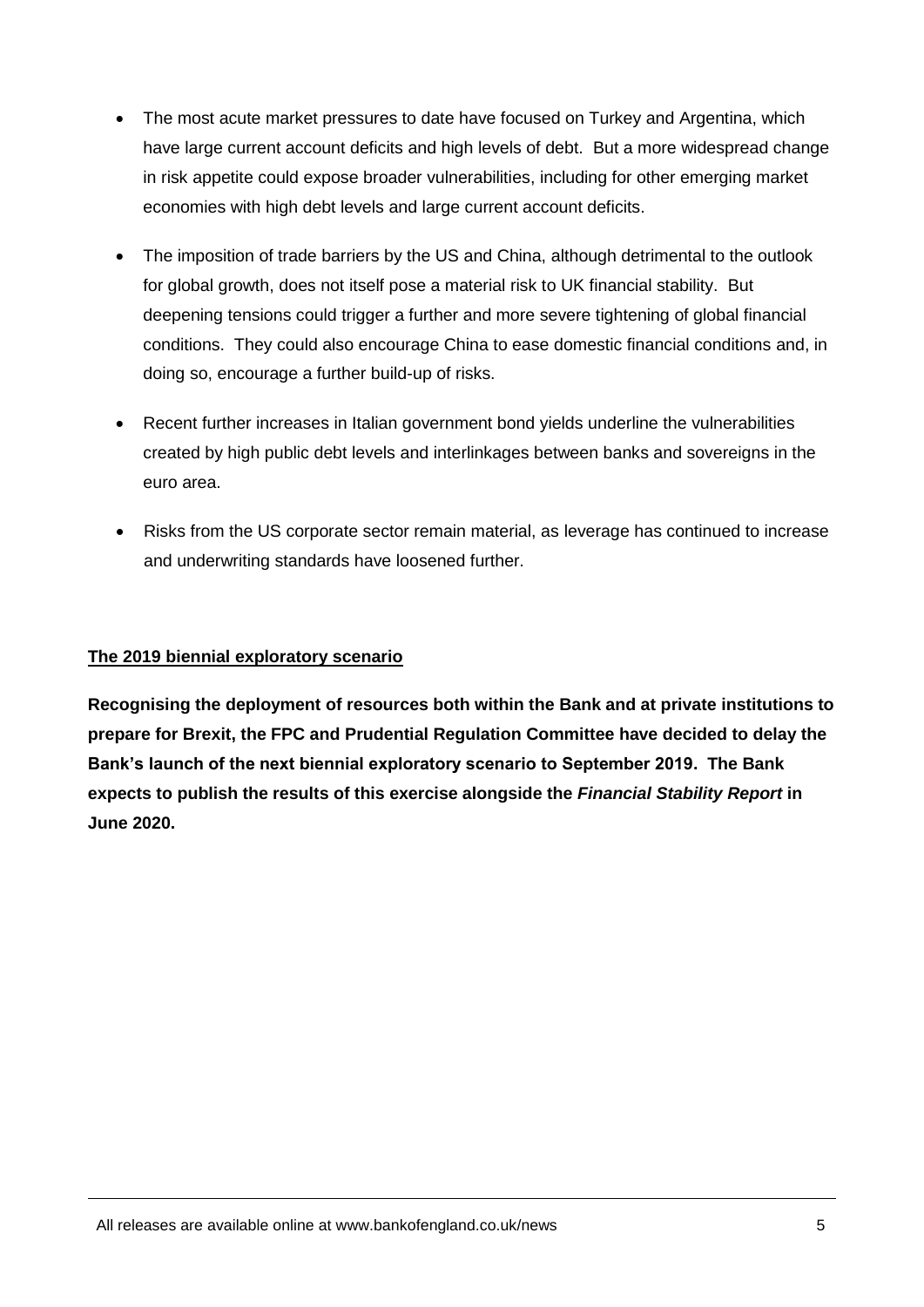#### Table 1 Checklist of actions to avoid disruption to end-users of financial services during Brexit

**Consistent with its statutory responsibility, the FPC continues to identify and monitor UK financial stability risks associated with Brexit so that preparations can be made and actions taken to mitigate them.** 

**This checklist reflects the risk of disruption to end users, including households and companies, if barriers emerge to cross-border trade in financial services. The risk assessment takes account of progress made in mitigating any risks. It assesses risks of disruption to end users of financial services in the UK and, because the impact could spill back, also to end users in the EU.**(1)

**Risks of disruption are categorised as low, medium or high. Arrows reflect developments since June. Blue text is news since the FPC's previously published checklist in the June** *Financial Stability Report***.**

**The checklist is** *not* **a comprehensive assessment of risks to economic activity arising from Brexit. It covers only the risks to activity that could stem from disruption to provision of financial services.**

## **Legal frameworks**

|                                                                     | <b>Risk to UK</b> | <b>Risk to EU</b> |                                                                                                                                                                                                                                                                                                                                                                                                                                                                                                       |
|---------------------------------------------------------------------|-------------------|-------------------|-------------------------------------------------------------------------------------------------------------------------------------------------------------------------------------------------------------------------------------------------------------------------------------------------------------------------------------------------------------------------------------------------------------------------------------------------------------------------------------------------------|
| Ensure a UK<br>legal and<br>regulatory<br>framework<br>is in place  |                   |                   | Much of the UK's legal and regulatory framework for financial services is derived from EU law. Changes<br>will need to be made to the domestic legal framework to make it workable when the UK is no longer a<br>member of the EU.<br>The EU (Withdrawal) Act has come into force. HM Treasury is legislating for the necessary secondary<br>legislation. The instruments establishing the Temporary Permissions and Recognition Regimes have<br>been presented to Parliament.                        |
| Implementation<br>period to allow<br>mitigating<br>actions by firms |                   |                   | Financial institutions will need time to obtain necessary regulatory permissions and complete any<br>necessary restructuring of their operations and re-papering of contracts.<br>In March, the UK Government and European Commission negotiated a political agreement on an<br>implementation period that will form part of the Withdrawal Agreement, elements of which are still in<br>negotiation. Once finalised and ratified, this would reduce all of the risks set out in the FPC's checklist. |

## **Preserving the continuity of outstanding cross-border contracts**

|                                                   | <b>Risk to UK</b> | <b>Risk to EU</b> |                                                                                                                                                                                                                                                                                                                                                                                                                                                                                                                                                                                                                                                                                                                                                                                                                                                                                                                                                                                                                                                                                                                                                                                                                                                                                               |
|---------------------------------------------------|-------------------|-------------------|-----------------------------------------------------------------------------------------------------------------------------------------------------------------------------------------------------------------------------------------------------------------------------------------------------------------------------------------------------------------------------------------------------------------------------------------------------------------------------------------------------------------------------------------------------------------------------------------------------------------------------------------------------------------------------------------------------------------------------------------------------------------------------------------------------------------------------------------------------------------------------------------------------------------------------------------------------------------------------------------------------------------------------------------------------------------------------------------------------------------------------------------------------------------------------------------------------------------------------------------------------------------------------------------------|
|                                                   |                   |                   |                                                                                                                                                                                                                                                                                                                                                                                                                                                                                                                                                                                                                                                                                                                                                                                                                                                                                                                                                                                                                                                                                                                                                                                                                                                                                               |
| Insurance<br>contracts                            |                   |                   | The UK government is legislating to ensure that the 16 million insurance policies that UK households<br>and businesses have with EU insurance companies can continue to be serviced by those EU companies<br>after Brexit. That legislation needs to be passed by Parliament prior to Brexit to be effective.<br>EU or member state rules may prevent UK insurance companies collecting premiums from, or paying<br>claims to, their 38 million policyholders in the EU. Most UK insurance companies are making good<br>progress in restructuring their business in order to serve their EU customers after Brexit. If all current<br>plans are delivered successfully, the number of EU policyholders at risk will fall to 9 million. However,<br>given the volume of restructuring and the process of court approval of plans, there are material<br>execution risks.                                                                                                                                                                                                                                                                                                                                                                                                                       |
| <b>OTC</b> derivative<br>contracts<br>(uncleared) |                   |                   | In the absence of action certain 'lifecycle' <sup>(2)</sup> events could not be performed on cross-border derivative<br>contracts after Brexit. This could compromise the ability of derivative users to manage risks and<br>therefore amplify any stress around the UK's exit from the EU.<br>The UK government is legislating to ensure that these lifecycle events can continue to be performed<br>after Brexit on derivative contracts that UK clients have with EU banks. That legislation needs to be<br>passed by Parliament prior to Brexit to be effective. Once passed, UK clients, such as non-financial<br>companies and asset managers, will avoid disruption to their derivative contracts.<br>However, national rules in some EU member states may prevent certain lifecycle events being<br>performed on derivative contracts that EU clients and banks have with UK banks. These affected<br>contracts account for the majority of (uncleared) derivatives between the EU and UK, which have a<br>total notional value of $£30$ trillion, of which an increasing share $£18$ trillion) matures after<br>March 2019.<br>These restrictions will affect the ability of EEA clients and banks, and of UK banks that have the<br>contracts with them, to manage risks in stress. |

(1) In most cases, the impact on EU end users will apply to the wider European Economic Area (EEA). (2) These lifecycle events include amendments, compressions, rolling of contracts, or exercise of some options.